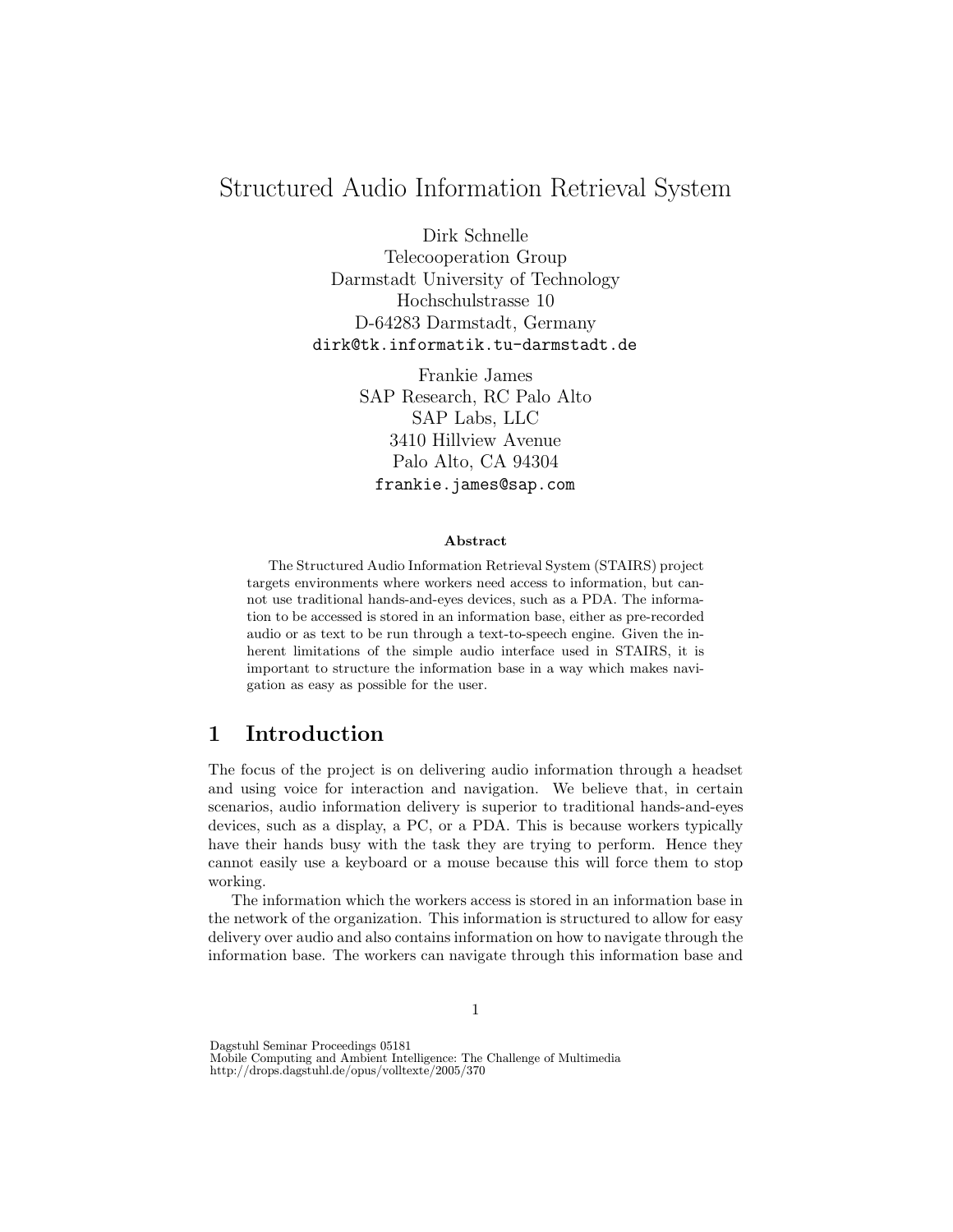access the information they need at any given time. Voice interaction, however, requires a new type of interaction device and information access paradigms.

We use the Talking Assistant (TA) headset [1] developed at the Telecooperation group at Darmstadt University of Technology as a prototype for the future audio interaction device. The headset features audio input/output capabilities, a wireless networking connection, an infrared-based local positioning system, and has a CPU for local processing.

Using the wireless networking and audio input/output capabilities, we can deliver audio information to the worker everywhere in the workplace. We also capture voice commands from the worker and feed them through a voice recognition system and translate them into navigation commands.

The Talking Assistant can also act as a source of context, thanks to its positioning system. This allows us to restrict the information delivered to the worker to cover only information relevant to the context of the worker. For example, consider a worker in a warehouse who needs to pick items from different aisles and shelves. The positioning system tells us in which aisle the worker is, so we can send the worker information only about the items in the current aisle. This avoids overloading the worker with information.

F. James considered structured audio in her doctoral thesis [7]. Structured audio information needs to contain additional audio clues to tell the listener what kind of information, e.g., heading, link, is currently being delivered. This project will build on her previous work and expand the structured audio to take into account navigation and context.

## 2 Related Work

There are already existing solutions for navigating within audio based information coming from different application scenarios.

One application scenario is to revamp existing audio guides for museums with an interactive component such that visitors are not limited to a preset tour but can move around freely within an exhibition. Sennheiser's guidePORT [10] is an example for such a system. guidePORT-users carry a set consisting of a wireless receiver and earphones, exhibits are associated with triggers that send out a near-range signal containing an ID for the exhibit. Once a visitor enters the range of the trigger, her wireless receiver fetches the audio file associated with the ID from a wireless network and plays it back. Navigation within the knowledge base of the guidePORT system is limited. Wireless receivers also have a unique ID. As the decision which audio file to fetch is based upon both exhibit ID and receiver ID it is possible to have several pre-programmed theme sets or languages based on the receiver the visitor carries. Apart from that, selection of content is solely based on the location of the visitor.

B. Arons's Hyperspeech system [3] is inspired by both graphical hypertext systems and phone based menu systems. It presents a selection of interviews to its users. These interviews form a strongly connected graph where users are free to browse in. When browsing, the system discriminates between several types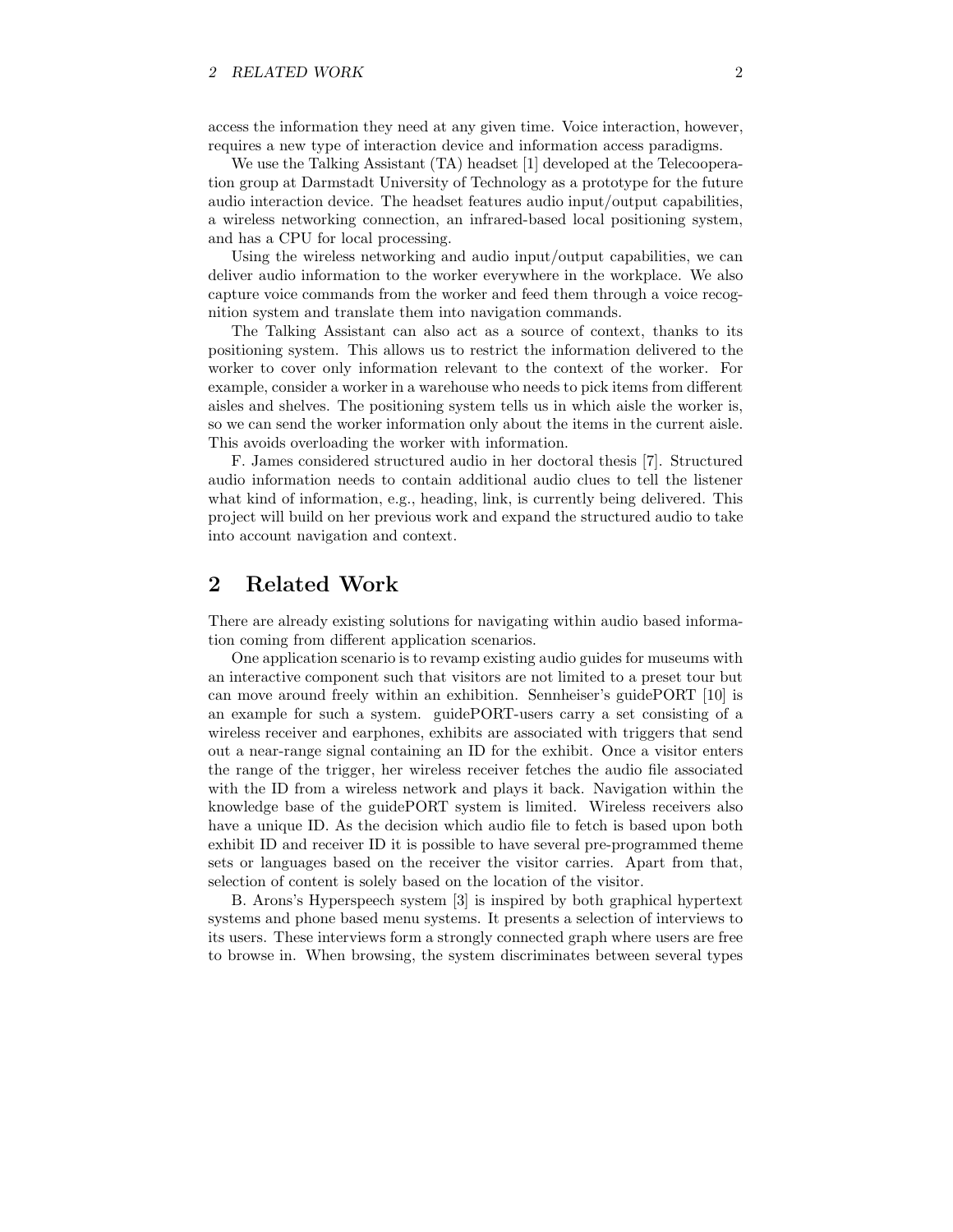of links between nodes; as almost every node has a link of each type to another node this leads to a unified command set for navigating between elements. Users navigate by uttering the type of link they want to follow. The system does not use confirmations, but directly goes to the node recognized. In case of a misrecognition it is up to the user to initiate an undo command. Arons identified that both sparse graphs and overly smart systems may contribute to the lost in space problem. Sparse graphs, because the users are missing landmarks for navigation which causes the system to fall apart. Smart navigation was tried by automatically transporting the user back from a node with no links originating from, as this lead to confusion about the node the user was currently in.

HIPPIE [6] is a context aware nomadic information system that supports users with location aware information services. The used context is defined by the physical environment, the geographical position, social partners, user tasks and personal characteristics. Context is used to adapt the multimodal information presentation. The default information presentation is multimodal, containing written text, graphics and animations on the screen and spoken language via headphones. Focus of project is a the realization of a visitor walking in the physical space while getting access to contextualized information space tailored to the individual needs and the current environment. They do not consider the movement of the visitor in the electronic space.

### 3 Use Case Scenarios

This section presents some application scenarios for the results of this project. This list is by no means exhaustive, but serves as an example of the different kinds of scenarios where the results are applicable.

### 3.1 Laboratory Worker

One application scenario for the STAIRS project is delivering information to workers in laboratories, such as chemical or pharmaceutical laboratories. In these scenarios, the workers need their hands to perform their tasks, leaving voice as the logical interaction modality.

The information base contains information about all the different processes and the worker can access the parts relevant to her current task using the TA headset. She will receive instructions on how to proceed and can ask for more details or help, when needed.

Workers in a laboratory are typically stationary when performing their tasks. They have all their instruments on their desks and perform their tasks at their desks. This offers us also the possibility of augmenting the information delivery by exploiting any displays on the desk. Note that such displays, if used, are only for displaying information; interaction would still happen using voice commands issued to the headset. Mechanisms for using additional displays are beyond the current scope of the project and may be explored in a subsequent project.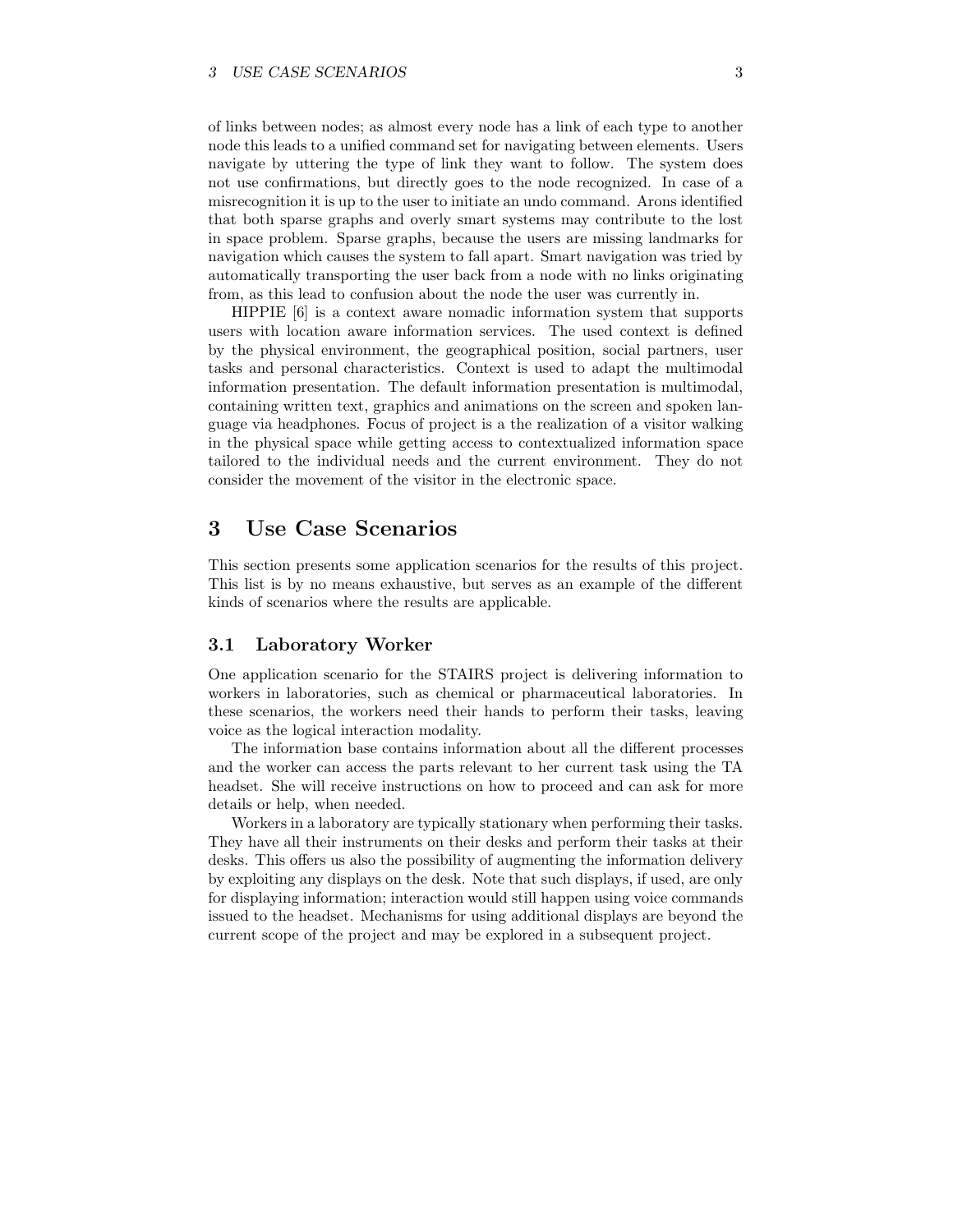#### 3.2 Mobile Inspection

Another interesting field of application is mobile inspection. Possible examples include automotive and aerospace industries, but also inspections of ships and trains. In these scenarios the hands and eyes are busy performing the task.

In contrast to the laboratories, we cannot assume that there is any computer infrastructure to support the worker, except for a wireless network. In a laboratory it is possible to install displays at the desks, but in a mobile inspection scenario, e.g., inspecting an airplane, the worker must carry all the equipment with her in addition to any tools she might need in her task. This implies that the device used to access information should be as light-weight as possible, yet provide a useful service to the worker.

The information base in this case contains information needed by the worker, such as how the inspections are to be performed, what things need to be verified, etc. It also contains solutions for common problems, as shown by the following example: Consider a worker inspecting a car who sees fluid leaking from a valve. Using the information base she can get information about possible causes of the leakage and solutions to these.

A possible extension to this scenario would be adding a head-mounted display onto the headset. This would allow us to deliver low quality graphical images, such as schematics or blueprints, to the worker to aid complex tasks. The details of this are not covered in this project and are left for future work.

#### 3.3 Warehouse Pick list

A similar scenario to the previous one is a warehouse worker who needs to pick different items from different shelves. Again, the worker's hands are busy, calling for the use of voice interaction, and the high mobility of the worker makes carrying additional equipment impractical.

As in the mobile inspection scenario, the only infrastructure support we can assume is a wireless network and the information base. The difference between the mobile inspection and warehouse pick list scenarios are that in the former the worker is accessing information and in the latter she receives instructions and confirms them. For example, the next task could be "fetch 10 widgets from shelf 5 on aisle 7". When the worker has performed the task and has picked up the widgets, she would confirm this to the information base which would then dispatch her onwards to the next pick-up.

In this scenario the headset provides two important functions. First one is what we mentioned above, i.e., telling the worker what to do next and receiving confirmations from the worker that the task has been completed. The second function is providing help to the worker. For example, new workers might need instructions on what is the optimal route between two pick-ups or might need help finding the correct items. The information base might also deliver descriptions of items if needed.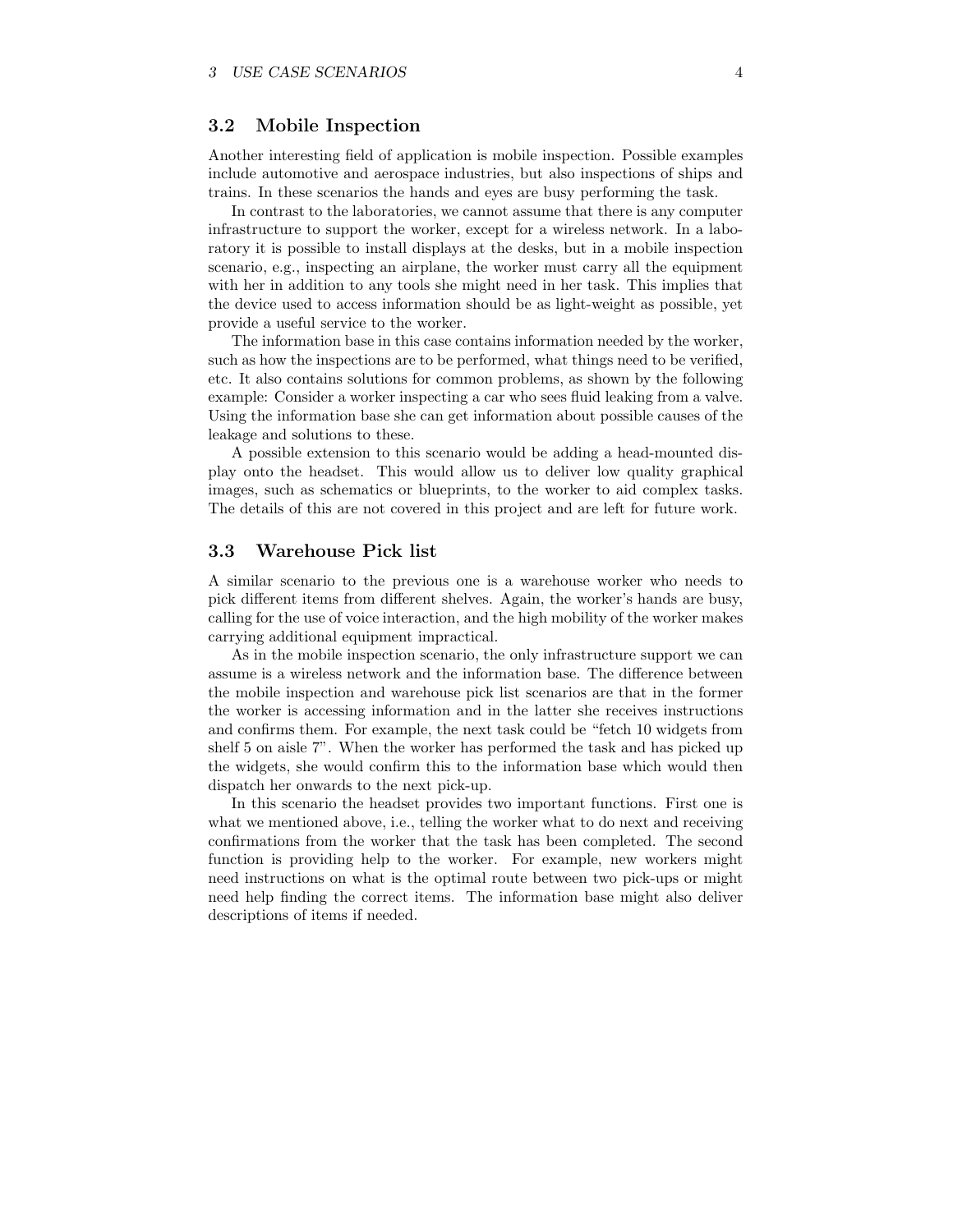### 3.4 Training at Work

Although all of the previous application scenarios are of great interest and usefulness in themselves, the results of this project can help augment them further. A major issue in modern world is training workers to perform new tasks. Many industries attempt to shorten production cycles in order to bring products to the market faster. This desire to speed up production is often hampered by the need to train the workers to follow new procedures which accompany the manufacture of new products.

The STAIRS-project can help shorten the training periods by providing training at work. In other words, it helps teach the new procedures to the workers while they are actually performing them. We can deliver information from the information base directly to the worker and, more importantly, we can tailor this information to be relevant to the task she is currently learning. If the worker needs more information concerning a particular task, she can easily access it via the headset and have it delivered to her instantly. This not only shortens learning time but also includes quality as workers experience "learning by doing".

Another major benefit in training scenarios is the ability to talk directly to other people. This can be used to provide a help-desk for individual workers without requiring them to interrupt their tasks or requiring a large number of help-desk attendants.

#### 3.5 Better Museum Guide

Currently many museums offer visitors the possibility to borrow audio guides which explain many details about the exhibits in the museum. Also, museum guides have traditionally been among the first application scenarios for ubiquitous and pervasive computing research.

The main problem with the current audio guides is that they distract the visitors attention. The visitor is expected to look at the exhibits while listening to a usually quite lengthy explanation of it. Such audio guides allow the visitor to listen to only parts of the information; either the visitor does not listen at all, thus negating the usefulness of the guide, or the visitor listens to all of it and has to divide her attention between the exhibit and the explanation.

A museum guide based on the Talking Assistant and a structured audio information base can help alleviate this problem. By default, the visitor gets only a brief description of the exhibit, e.g., title and painter for a painting. The visitor would then have the option to query for more details about the painting or the painter, depending on her interests. This eliminates the binary nature of modern audio guides and introduces many intermediate levels of detail between no information and all of the information.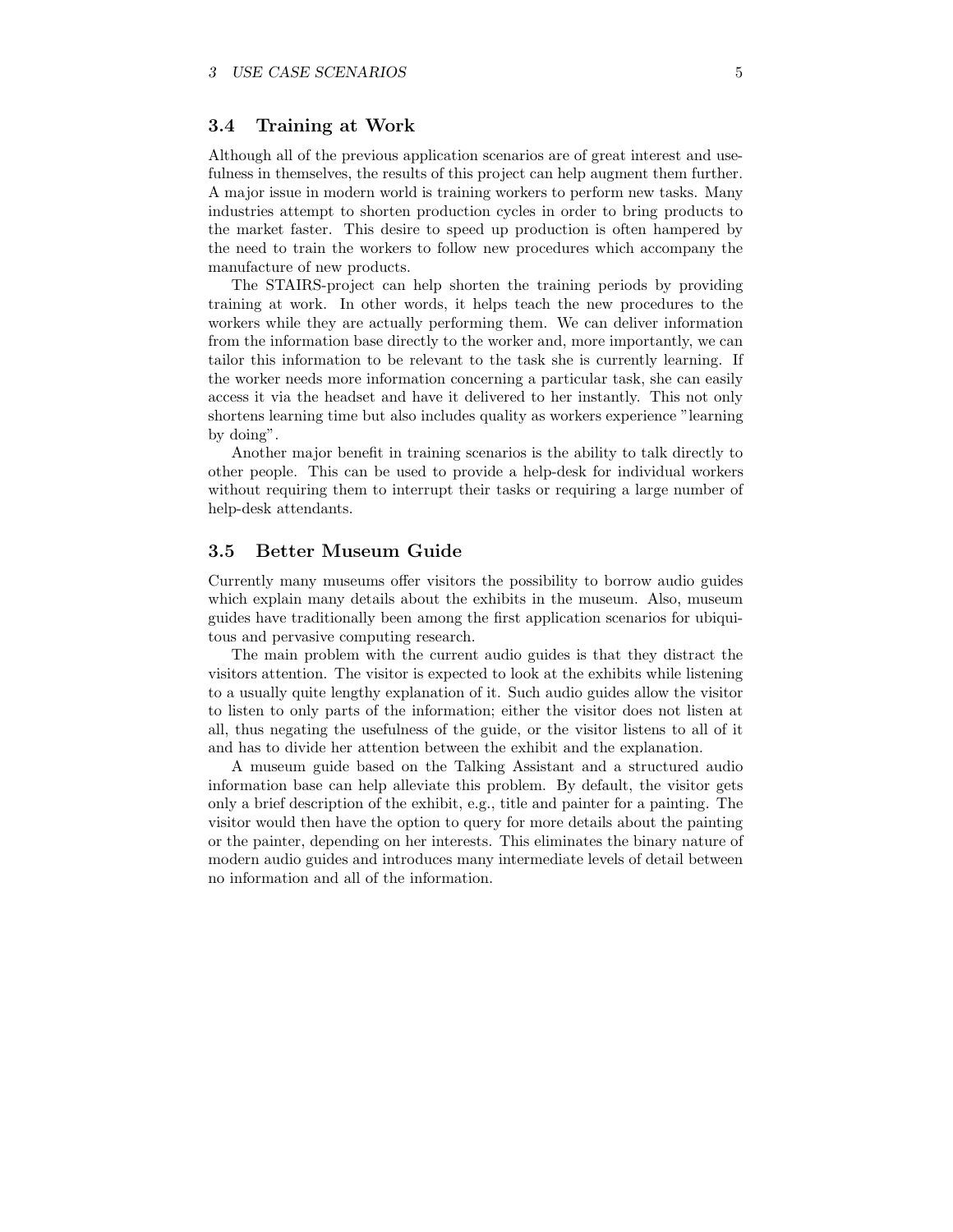### 4 Audio Browsing

This section discusses the requirements to handle the applications described in section 3. One of these requirements concerns the command set to use.

In order to use speech as an input medium, it is common practice to build a grammar that matches exactly the requirements of the application to be implemented. This is a time consuming task and it has to be repeated for each new application. Attempts to reduce the cost for this task range from the definition of speech contexts, e.g. specifying a time and a date for a jour fixe  $1$  to complex GUIs for a visual manipulation of the dialog <sup>2</sup>.

A promising approach is Speech Graffiti from the USI project of Carnegie Mellon University. An overview of this project can be found in [12]. The project tries to find a standard, that is already present in the GUI world, and was successfully ported to handwriting recognition through *graffiti* by Palm OS [9]. The target is to transfer the idea of *look*  $\mathcal{B}$  feel from the world of graphical user interfaces to audio based user interfaces This conflicts with the efforts being made to reproduce a natural language like human-computer-dialog. The USI project describes their efforts like this:

"Yet another interface alternative is specialized Command-and-Control languages. While these are viable for expert users who can invest hours in learning their chosen application, they do not scale dozens of applications used by millions of occasional users. Our system, on the other hand is universal – that is, application independent. After spending 5 minutes learning the interface, a typical user should be able to communicate with applications as diverse information servers, schedulers, contact managers, message services, cars and home appliances. In essence, we try to do for speech, what the Macintosh universal "look and feel" has done for the GUI world."

Our approach is more minimalistic. Our goal is to deliver audio documents to the user. This is comparable to a web browser which can be used to retrieve textual documents or to start applications. Although the documents, or applications, can be complex, the basic functionality of such a browser is not. It can be controlled by only few commands. The basic command set can be boosted by the environment if the user enters an application that needs more complex interaction mechanisms. However, the command set should satisfy the basic needs to navigate to those applications and access audio based information.

One goal was to find a command set whose commands are equivalent to the controlling functions of a web browser, see figure 1. We assume that the information is stored in a tree-like structure (see section 4). The audio navigation document structures borrow from hypertext the notion of enabling users to access information in an intuitive and associative way. However, hypertext systems rely on graphical user interfaces to navigate through a two-dimensional space.

<sup>1</sup>e.g. SymComponents from Sympalog [11]

<sup>2</sup>e.g. GenieBuilder from VoiceGenie [13]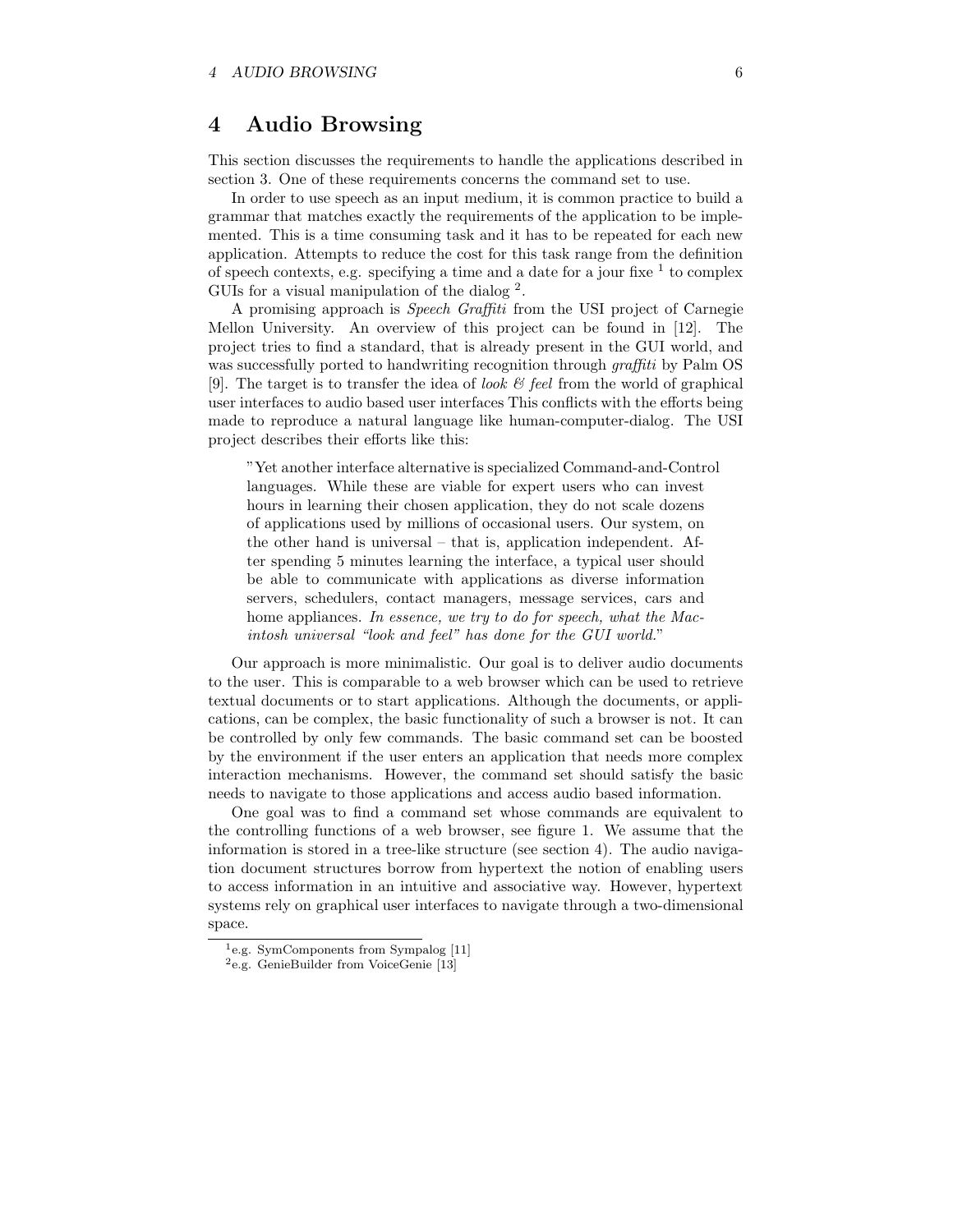

Figure 1: Analogy to web browser

Unfortunately, accessing information through navigation is more complex in the audio domain. In aural interfaces, concepts such as menu selection, control widgets, and link anchors must be performed and revealed differently than in visual interfaces. While speech is a powerful means of communication, its transient nature severely limits the amount of information that can be conveyed to the user. The eye is active whereas the ear is passive, i.e. the ear cannot browse a set of recordings the way the eye can scan a screen of text and figures. Instead it has to wait until the information is available, and once received, it is not there anymore. Furthermore, the voice as a means for selection brings forth the set of ambiguities inherent to the natural language. Finally, other human factors such as user's short term memory (STM) capabilities and listening skills strongly influence the efficiency of a speech interface.

Due to the nature of an embedded device, a recognizer which runs on such a small device has strong limitations in memory and computing power. Such a device could not handle a fully-fledged speech recognizer, but is able to handle our small command set. A further advantage of a small command set is that it is simple and easy to learn.

We made a survey to find a command set that satisfied our needs. It is obvious that our survey is not representative of the whole field of users, since there are too few answers. However, one of our goals with the survey was to find out how closely the answers would correspond to the words proposed by ETSI [5]. The users answering the survey were unaware of the ETSI words. In addition, ETSI does not provide words for all the scenarios needed in this project, thus requiring us to use the words from our survey.

Our command set is shown in table 1, according to the functionality of a web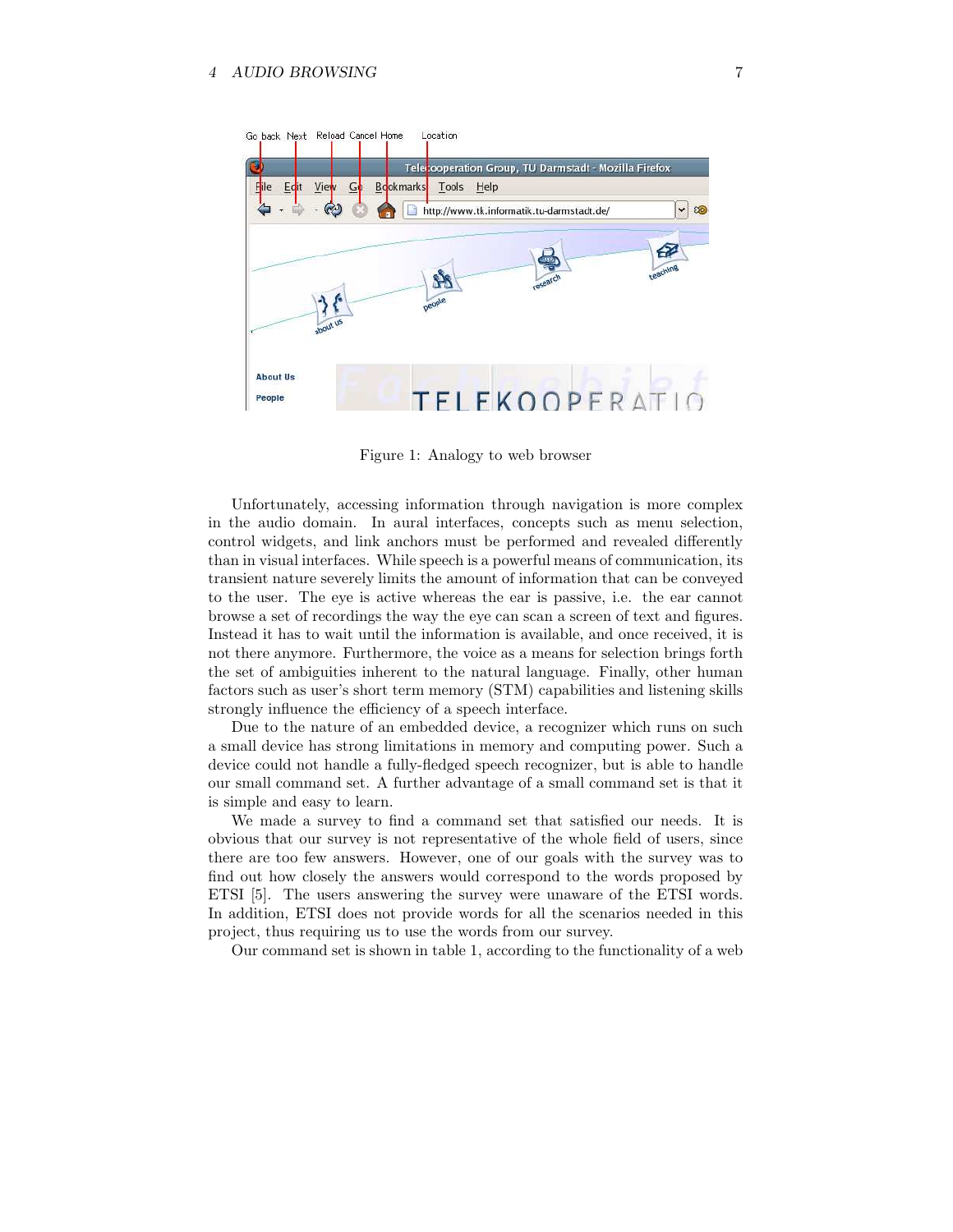| <b>Function</b>                        | Webbrwoser         | $\overline{\mathrm{Command}}$ |
|----------------------------------------|--------------------|-------------------------------|
| Provide information about current item | click on hyperlink | details                       |
| Cancel current operation               | cancel             | stop                          |
| Read prompt again                      | reload             | repeat                        |
| Go to next node or item                | next button        | next                          |
| Go to previous node or item            | go back button     | go back                       |
| Go to top level of service             | home               | start                         |
| Go to last node or item                | n/a                | last                          |
| Confirm operation                      | n/a                | yes                           |
| Reject operation                       | n/a                | no                            |
| Help                                   | n/a                | help                          |
| Stop temporarily                       | n/a                | pause                         |
| Resume interrupted playback            | n/a                | continue                      |

Table 1: The minimal command set

browser. Besides the main browsing commands, we will need some additional commands, which relate to the audio domain, like pause/continue or a selection facility, like yes/no.

### 5 Context

This section addresses, what context information needs to be taken into account and how it is to be exploited. Context is defined as

Definition 1 Context are the circumstances or events that form the environment within which something exists or takes place.

In [4] Dey differentiates between

- *presentation* of information and services to a user,
- automatic execution of a service for a user and
- tagging of context to information to support later retrieval.

These items become more clear in an example where a user moves through a building with her mobile computer and randomly starts some printing jobs. Presentation is done by her mobile computer that asks the user to select one of  $n$  nearby printers as she moves through the building. Tagging is done by an application that records the selected device in relation to the user's physical location Automatic execution is then using the last selected printer based upon the current physical location.

Before discussing how context can help, it must be clear which aspects of the environment are of special interest. For the main categories, the applying class is marked with  $a \bullet in table 2$ .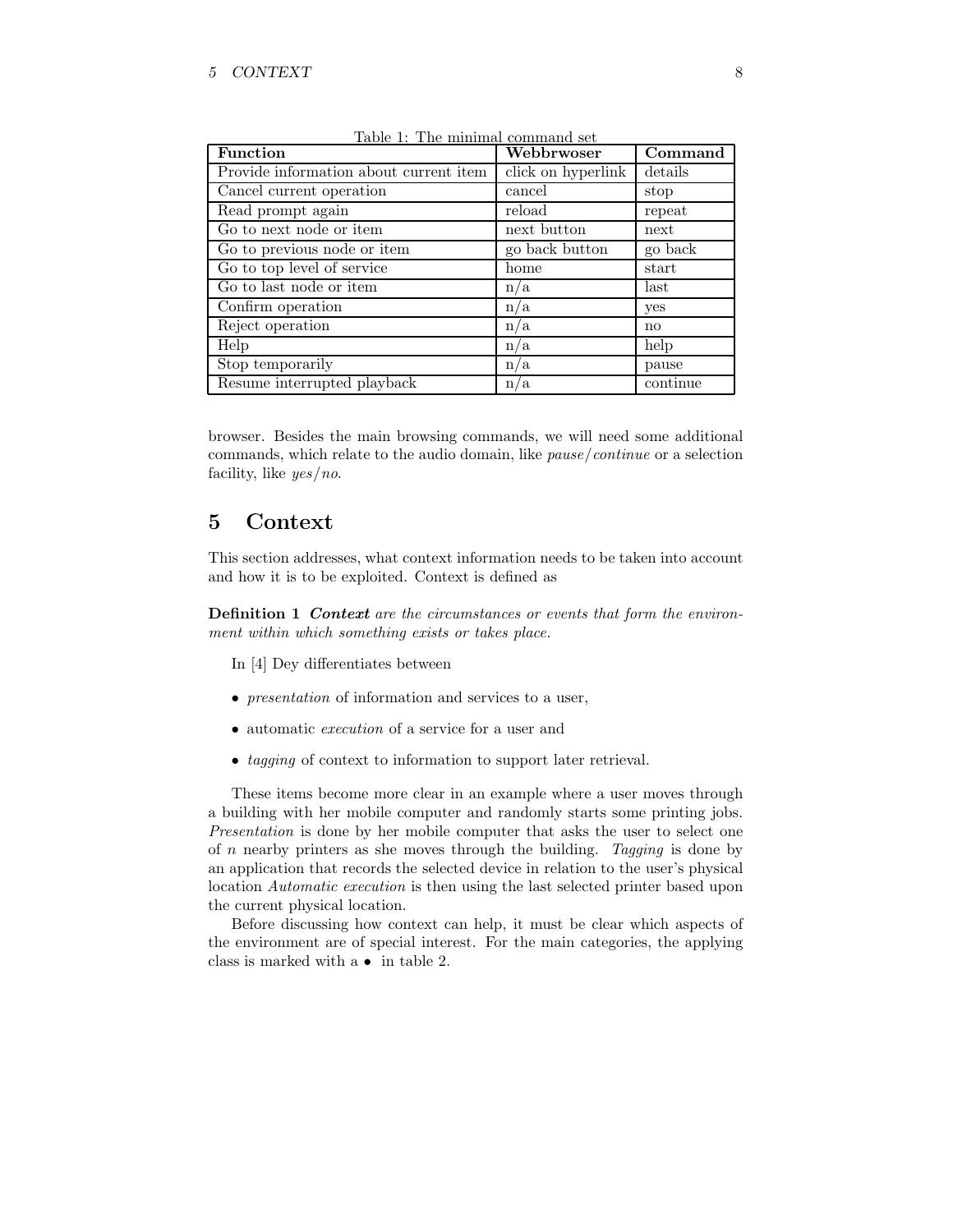|                     | presentation | execution | tagging |
|---------------------|--------------|-----------|---------|
| physical location   |              |           |         |
| electronic location |              |           |         |
| identity            |              |           |         |
| history             |              |           |         |
| task                |              |           |         |

Table 2: Context classification after Dey



Figure 2: Architecture

Aiding the user not to get lost in the audio world is one of our most important goals. Nearly all of our context data focus on this goal. The only exception is the physical location. Physical location is primarily used to identify anchor points for a graph. It can be compared to clicking the home button in a conventional web browser. Besides physical location can be used to aid the user in identifying objects.

### 5.1 Architecture

To preprocess and collect context we use the Context Server [8], developed at Telecooperation group at Darmstadt University of Technology. The Context Server has a similar approach tool as the Context Toolkit from Dey [4]. It offers support for building context-aware applications by a widget based approach.

Figure 2 shows, how the STAIRS audio browser interacts with the environment.

In the following section we describe, how we use the location context via this architecture, since this is our most important context data. It is the most important data in the sense that it is used to identify graphs, which are the starting point for audio browsing. Other contexts, like electronic location, are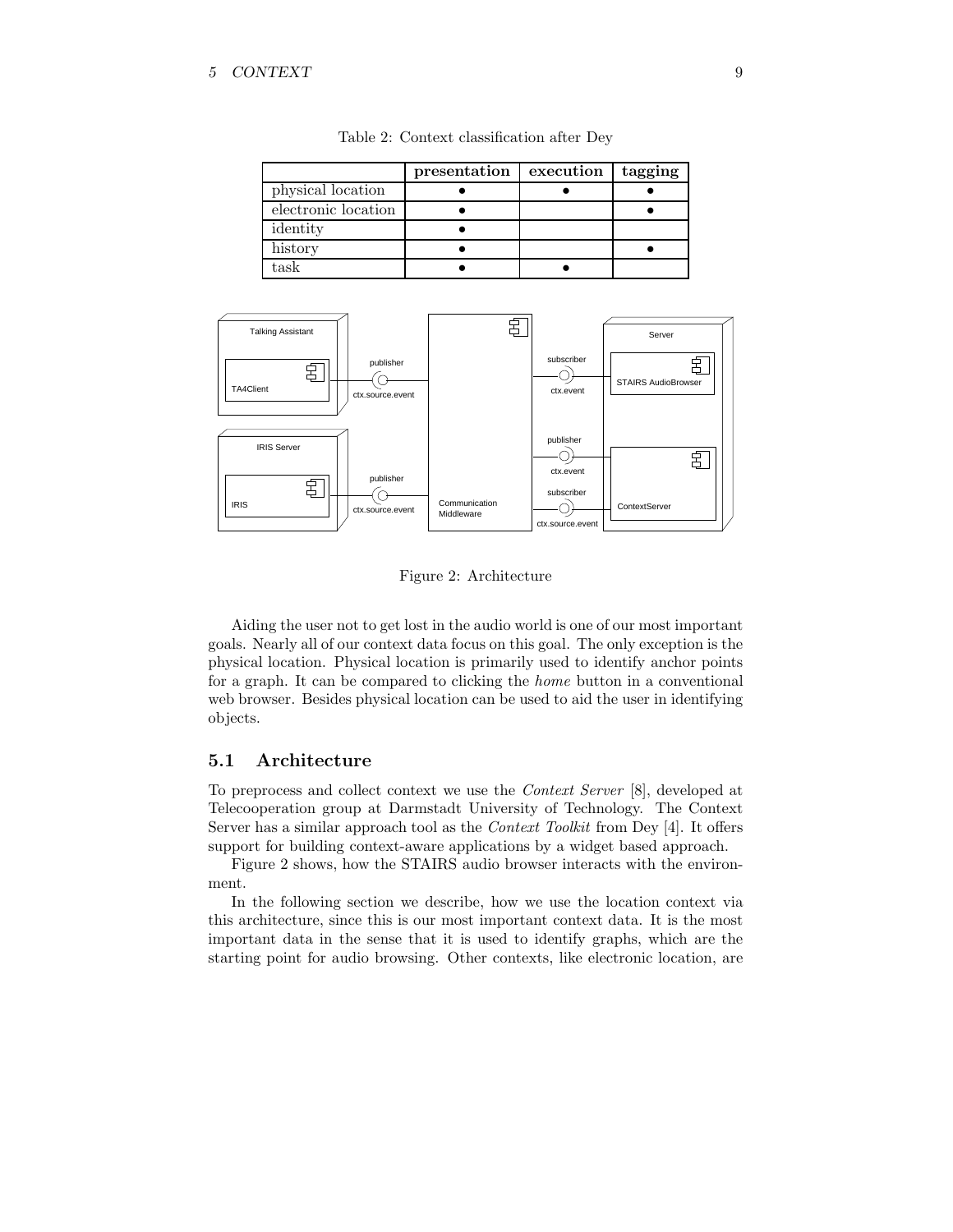also part of the evaluated context data, but are not covered within this paper.

#### 5.2 Physical location

The physical location is obtained from a positioning system. STAIRS uses the Talking Assistant (TA) which features two positioning models:

- relative positioning and
- absolute positioning.

#### 5.2.1 Relative Positioning

Relative positioning uses tags to get an idea of the user's location. Tags own an ID, which they emit via infrared. The TA works as an infrared receiver and is able to read the ID from the infrared signal, if it is in the range of the emitter on the tag. When the TA sees a tag, the TA sends a location enter event, whereas it sends a location leave event when it gets out of the range of it. Tags are only visible to the TA if the user approached close enough and is within a certain wave angle.

$$
v_{TA_{tag}}(d,s) = \begin{cases} 1 & \text{if } d < d_\theta \wedge \alpha < \alpha_\theta \\ 0 & \text{otherwise} \end{cases} \tag{1}
$$

where  $\alpha$  is the angle to the center of the tag and  $\alpha_{\theta}$  is the maximum angle where a user is in the range of the tag.

#### 5.2.2 Absolute positioning

Absolute positioning, as described in [2], offers a more concrete idea of of the user's location. STAIRS uses the Talking Assistant which features an infraredbased local positioning system. The positioning system delivers the values to determine the users position  $(x_u, y_u)$  head orientation  $\alpha$  and tilt  $\beta$ . With these values it is easy to determine the user's line of sight. But this will not be enough to determine the object of interest for sure. Imagine a user looking at a match box with a distance of 10 meters, and it becomes clear that there must be a relationship between the distance d and the visible surface s of the object.

Visibility of an object then is expressed by

$$
v_{TA_{iris}} = \frac{s}{2d \tan \beta} \tag{2}
$$

where  $\beta$  is the measurement error of the TA's internal compass.

Conventional museum guides like guidePORT [10] define an aura around the object and if the user comes into it, it is assumed that she is looking at it. This means

$$
v_M(d,s) = \begin{cases} 1 & \text{if } d < d_\theta \\ 0 & \text{otherwise} \end{cases} \tag{3}
$$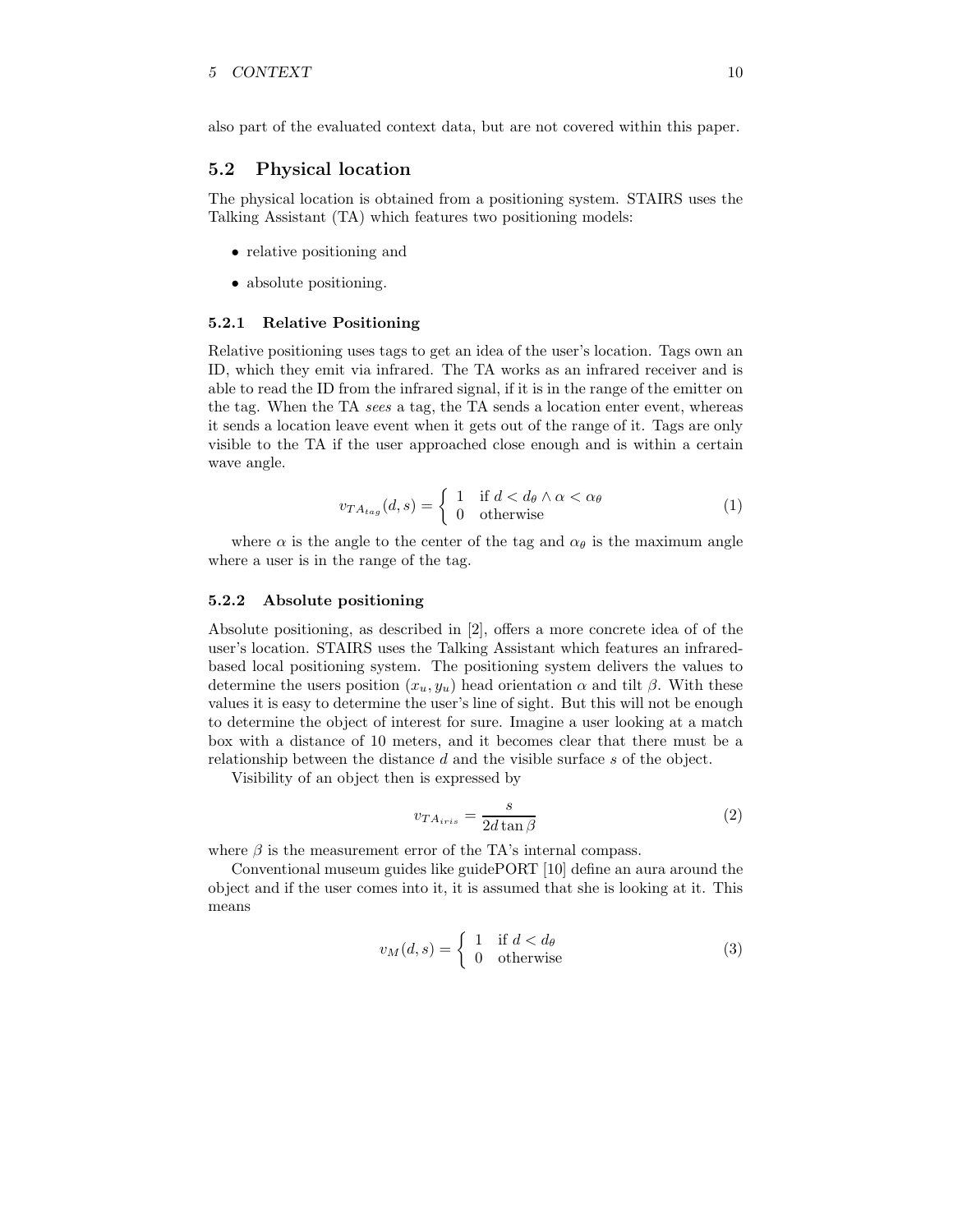#### 6 SUMMARY 11

The visible surface of the object gets lost, because these systems do not now anything about the user's head orientation. The disadvantage is that only large objects can be handled. But we want to recognize smaller objects too, even if this means that the user has to be very close.

### 5.3 Identifying graphs

Both systems, described in section 5.2, send their data to the Context Server, figure 2. The widget chains of the context server derive an ID of the object of interest that can be linked against documents. It is possible to get more data out of this by using other widget chains. At this stage STAIRS will only evaluate the ID of the object. When the user looks as an object that has an associated root document we want to inform the user with an auditory icon. Since physical location is the only context with an executional category it has to be treated different to other context data. We do not need an utterance to play back the auditory icon. After hearing the icon, the user can start browsing the documents related to that position.

### 6 Summary

In this paper we have introduced STAIRS, an audio browser for a ubiquitous environment. Starting from graphical web browsers, we showed how these concepts for a multifunctional, but minimalistic browser can be mapped to the audio domain. This includes the commands and the way to find a root document.

Next steps will be to use more of the context data, that is available via our ContextServer and to introduce a style guide to handle the pitfalls of the auditory medium.

### 7 Acknowledgments

We want to say thank you to SAP Corporate Research, http://www.sap.com who funded this project. Thanks to Knut Manske and Jussi Kangasharju for taking the time to review this paper and their suggestions for improvement.

### References

- [1] Erwin Aitenbichler and Max Mühlhäuser. The talking assistant headset: A novel terminal for ubiquitous computing. Technical Report TK-02/02, Telecooperation Group, Department of Computer Science, Darmstadt University of Technology, 2002.
- [2] Erwin Aitenbichler and Max Mühlhäuser. An IR Local Positioning System for Smart Items and Devices. In Proceedings of the 23rd IEEE International Conference on Distributed Computing Systems Workshops (IWSAWC03), pages 334–339. IEEE Computer Society, May 2003.